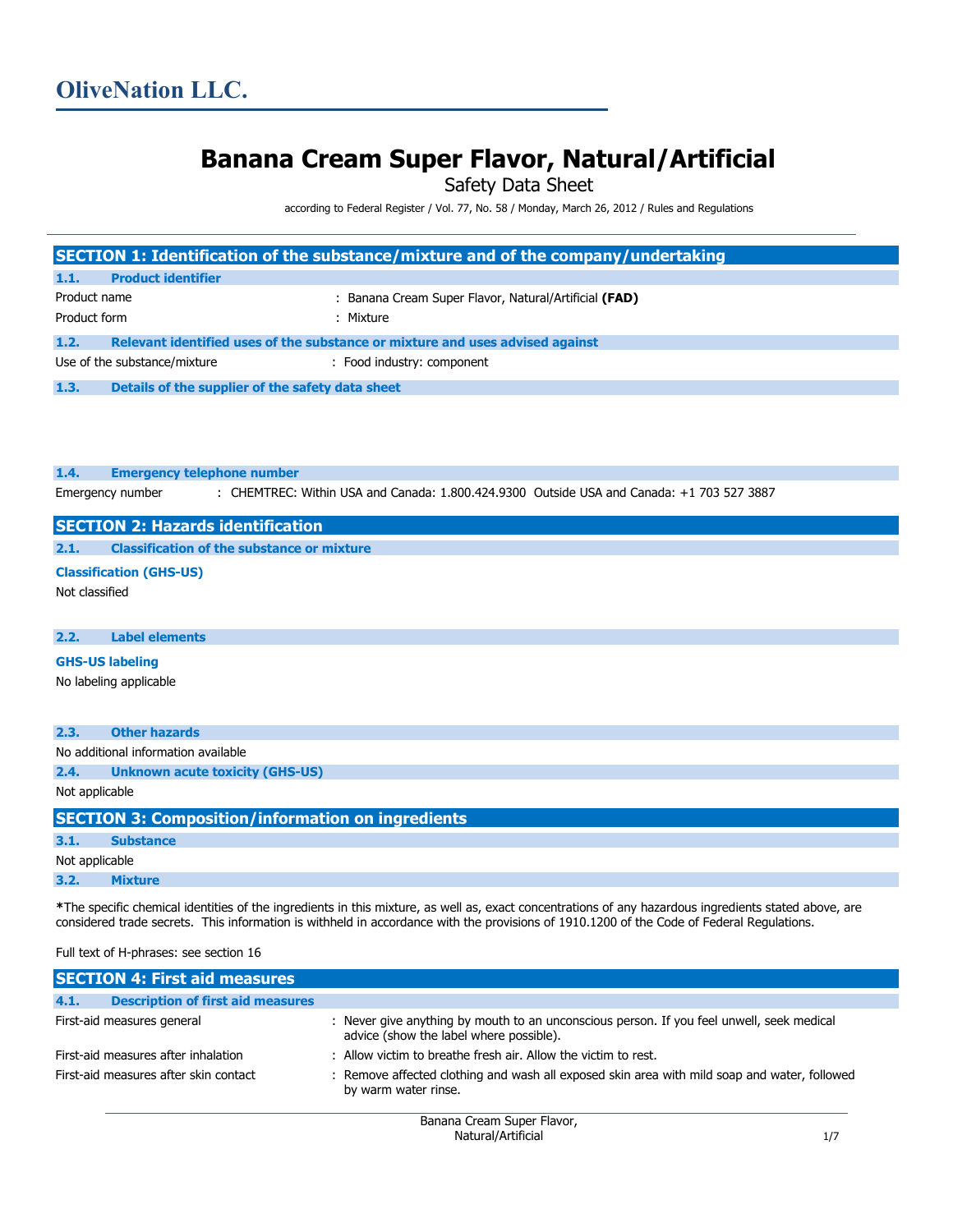| First-aid measures after eye contact                                        | : Rinse immediately with plenty of water. Obtain medical attention if pain, blinking or redness<br>persist.                                                                                           |
|-----------------------------------------------------------------------------|-------------------------------------------------------------------------------------------------------------------------------------------------------------------------------------------------------|
| First-aid measures after ingestion                                          | : Rinse mouth. Do NOT induce vomiting. Obtain emergency medical attention.                                                                                                                            |
| 4.2.                                                                        | Most important symptoms and effects, both acute and delayed                                                                                                                                           |
| Symptoms/injuries                                                           | : Not expected to present a significant hazard under anticipated conditions of normal use.                                                                                                            |
| 4.3.                                                                        | Indication of any immediate medical attention and special treatment needed                                                                                                                            |
| No additional information available                                         |                                                                                                                                                                                                       |
| <b>SECTION 5: Firefighting measures</b>                                     |                                                                                                                                                                                                       |
| 5.1.<br><b>Extinguishing media</b>                                          |                                                                                                                                                                                                       |
| Suitable extinguishing media                                                | : Foam. Dry powder. Carbon dioxide. Water spray. Sand.                                                                                                                                                |
| Unsuitable extinguishing media                                              | : Do not use a heavy water stream.                                                                                                                                                                    |
| 5.2.<br>Special hazards arising from the substance or mixture               |                                                                                                                                                                                                       |
| No additional information available                                         |                                                                                                                                                                                                       |
| 5.3.<br><b>Advice for firefighters</b>                                      |                                                                                                                                                                                                       |
| Firefighting instructions                                                   | : Use water spray or fog for cooling exposed containers. Exercise caution when fighting any<br>chemical fire. Prevent fire-fighting water from entering environment.                                  |
| Protection during firefighting                                              | : Do not enter fire area without proper protective equipment, including respiratory protection.                                                                                                       |
| <b>SECTION 6: Accidental release measures</b>                               |                                                                                                                                                                                                       |
| 6.1.                                                                        | Personal precautions, protective equipment and emergency procedures                                                                                                                                   |
| 6.1.1.<br>For non-emergency personnel                                       |                                                                                                                                                                                                       |
| Emergency procedures                                                        | : Evacuate unnecessary personnel.                                                                                                                                                                     |
|                                                                             |                                                                                                                                                                                                       |
| 6.1.2.<br>For emergency responders                                          |                                                                                                                                                                                                       |
| Protective equipment                                                        | : Equip cleanup crew with proper protection.                                                                                                                                                          |
| Emergency procedures                                                        | : Ventilate area.                                                                                                                                                                                     |
| 6.2.<br><b>Environmental precautions</b>                                    |                                                                                                                                                                                                       |
|                                                                             | Prevent entry to sewers and public waters. Notify authorities if liquid enters sewers or public waters.                                                                                               |
| 6.3.<br>Methods and material for containment and cleaning up                |                                                                                                                                                                                                       |
| Methods for cleaning up                                                     | : Soak up spills with inert solids, such as clay or diatomaceous earth as soon as possible. Collect<br>spillage. Store away from other materials.                                                     |
| <b>Reference to other sections</b><br>6.4.                                  |                                                                                                                                                                                                       |
| See Heading 8. Exposure controls and personal protection.                   |                                                                                                                                                                                                       |
| <b>SECTION 7: Handling and storage</b>                                      |                                                                                                                                                                                                       |
| 7.1.<br><b>Precautions for safe handling</b>                                |                                                                                                                                                                                                       |
| Precautions for safe handling                                               | : Wash hands and other exposed areas with mild soap and water before eating, drinking or<br>smoking and when leaving work. Provide good ventilation in process area to prevent formation<br>of vapor. |
| 7.2.<br><b>Conditions for safe storage, including any incompatibilities</b> |                                                                                                                                                                                                       |
| Storage conditions                                                          | : Keep only in the original container in a cool, well ventilated place away from : Keep container<br>closed when not in use.                                                                          |
| Incompatible products                                                       | : Strong bases. Strong acids.                                                                                                                                                                         |
| Incompatible materials                                                      | : Sources of ignition. Direct sunlight.                                                                                                                                                               |
| 7.3.<br><b>Specific end use(s)</b>                                          |                                                                                                                                                                                                       |
| No additional information available                                         |                                                                                                                                                                                                       |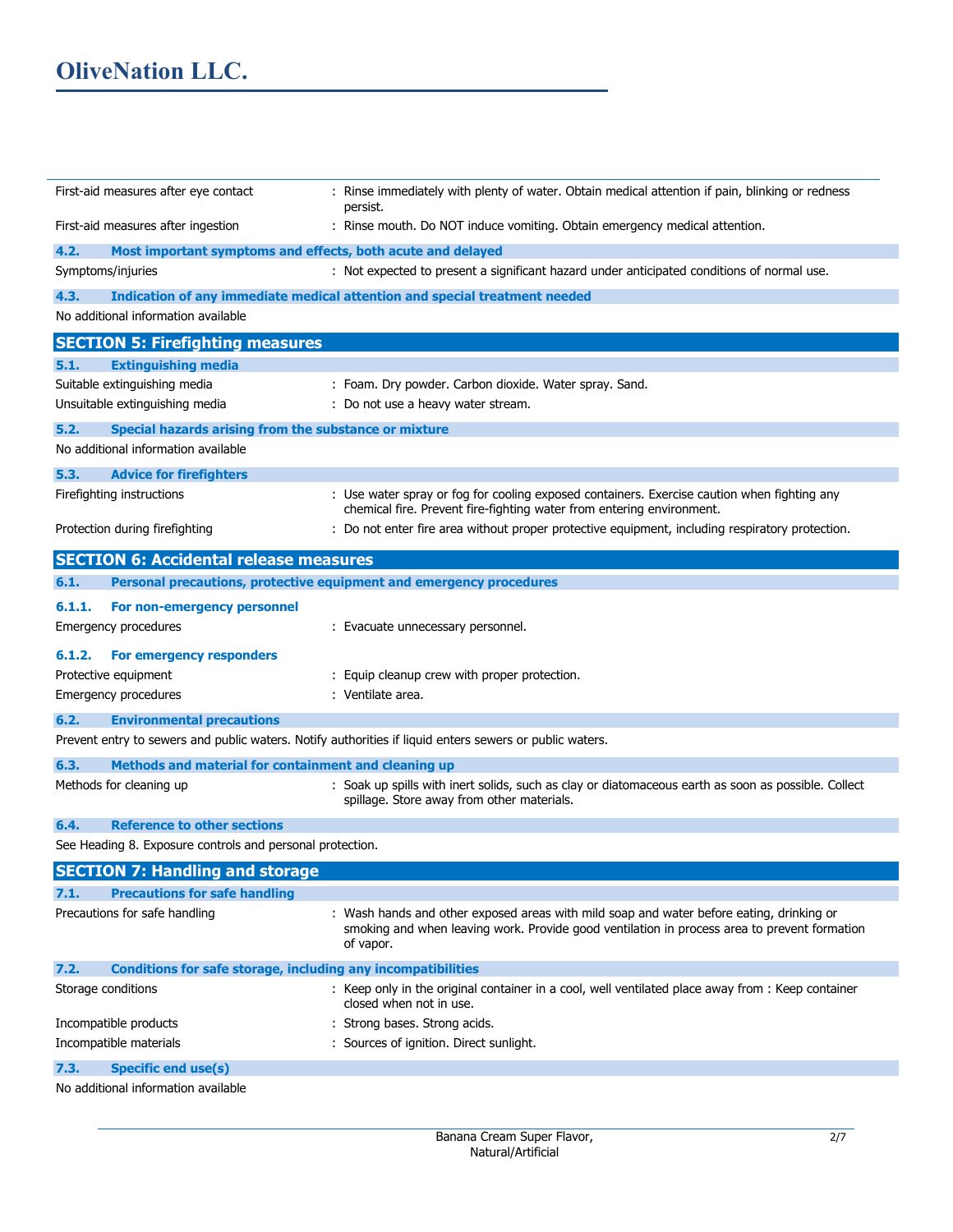# **SECTION 8: Exposure controls/personal protection**

| 8.1.<br><b>Control parameters</b>                  |                                                                 |  |
|----------------------------------------------------|-----------------------------------------------------------------|--|
| Banana Cream Super Flavor, Natural/Artificial      |                                                                 |  |
| <b>ACGIH</b>                                       | Not applicable                                                  |  |
| <b>OSHA</b>                                        | Not applicable                                                  |  |
|                                                    |                                                                 |  |
| 8.2.<br><b>Exposure controls</b>                   |                                                                 |  |
| Personal protective equipment                      | : Avoid all unnecessary exposure.                               |  |
|                                                    |                                                                 |  |
| Hand protection                                    | : Wear eye protection and protective gloves. protective gloves. |  |
| Eye protection                                     | : Chemical goggles or safety glasses.                           |  |
| Respiratory protection                             | : Wear appropriate mask.                                        |  |
| Other information                                  | : Do not eat, drink or smoke during use.                        |  |
| <b>SECTION 9: Physical and chemical properties</b> |                                                                 |  |
| 9.1.                                               | <b>Information on basic physical and chemical properties</b>    |  |
| Physical state                                     | : Liquid                                                        |  |
| Color                                              | : Refer to specification sheet                                  |  |
| Odor                                               | : characteristic                                                |  |
| Odor threshold                                     | : No data available                                             |  |
| pH                                                 | : No data available                                             |  |
| Relative evaporation rate (butyl acetate=1)        | : No data available                                             |  |
| Melting point                                      | : No data available                                             |  |
| Freezing point                                     | : No data available                                             |  |
| Boiling point                                      | : No data available                                             |  |
| Flash point                                        | : $>200$ °F                                                     |  |
| Auto-ignition temperature                          | : No data available                                             |  |
| Decomposition temperature                          | : No data available                                             |  |
| Flammability (solid, gas)                          | : No data available                                             |  |
| Vapor pressure                                     | : No data available                                             |  |
| Relative vapor density at 20 °C                    | : No data available                                             |  |
| Relative density                                   | : No data available                                             |  |
| Specific gravity / density                         | :1.017                                                          |  |
| Solubility                                         | : Miscible with water.<br>Water: N/A                            |  |
| Log Pow                                            | : No data available                                             |  |
| Log Kow                                            | : No data available                                             |  |
| Viscosity, kinematic                               | : No data available                                             |  |
| Viscosity, dynamic                                 | : No data available                                             |  |
| <b>Explosive properties</b>                        | : No data available                                             |  |
| Oxidizing properties                               | : No data available                                             |  |
| Explosive limits                                   | : No data available                                             |  |

# **9.2. Other information**

No additional information available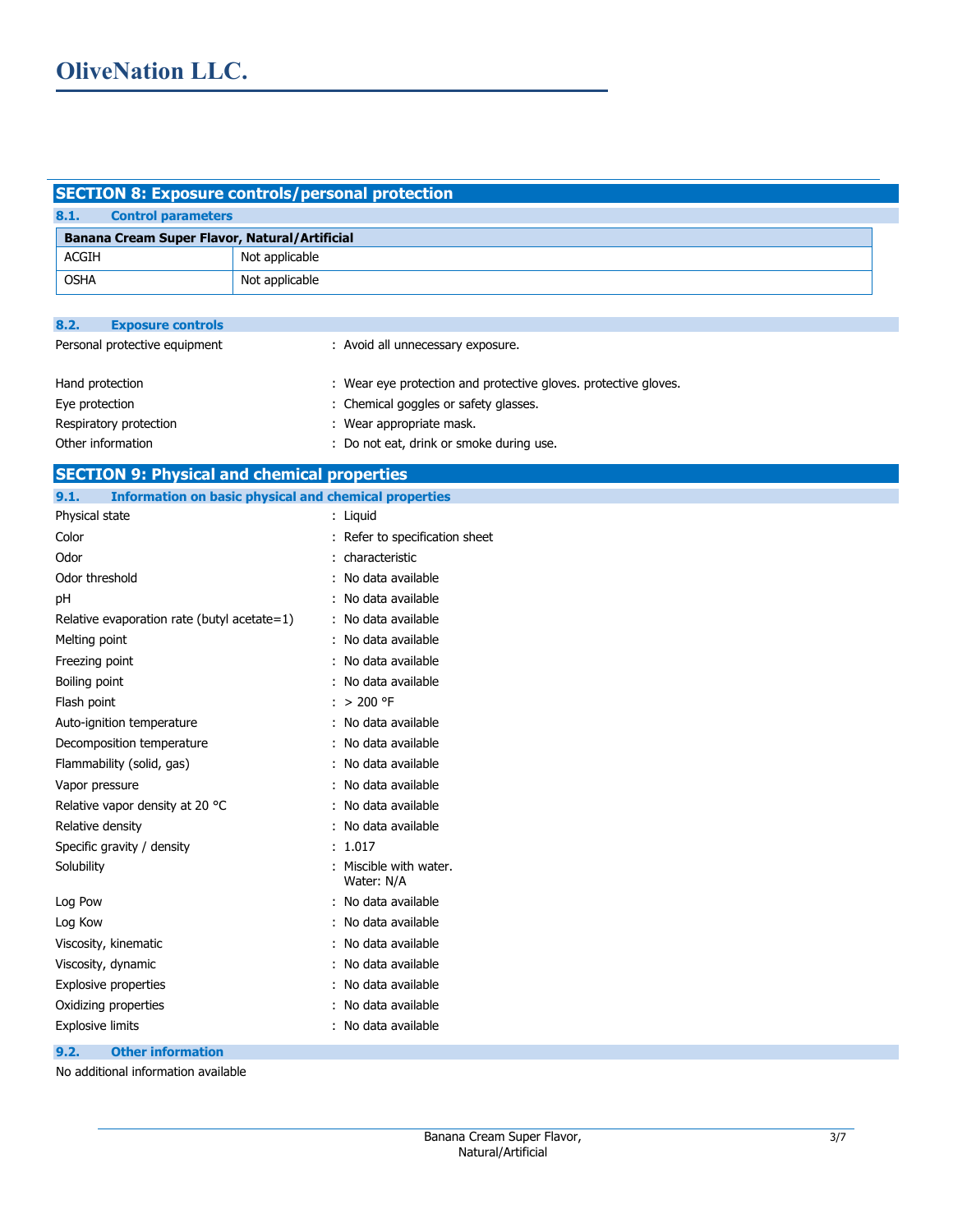| <b>SECTION 10: Stability and reactivity</b>          |                                                                                   |
|------------------------------------------------------|-----------------------------------------------------------------------------------|
| 10.1.<br><b>Reactivity</b>                           |                                                                                   |
| No additional information available                  |                                                                                   |
| 10.2.<br><b>Chemical stability</b>                   |                                                                                   |
| Not established.                                     |                                                                                   |
| 10.3.<br><b>Possibility of hazardous reactions</b>   |                                                                                   |
| Not established.                                     |                                                                                   |
| 10.4.<br><b>Conditions to avoid</b>                  |                                                                                   |
| Direct sunlight. Extremely high or low temperatures. |                                                                                   |
| 10.5.<br><b>Incompatible materials</b>               |                                                                                   |
| Strong acids. Strong bases.                          |                                                                                   |
| 10.6.<br><b>Hazardous decomposition products</b>     |                                                                                   |
| fume. Carbon monoxide. Carbon dioxide.               |                                                                                   |
| <b>SECTION 11: Toxicological information</b>         |                                                                                   |
| 11.1.<br><b>Information on toxicological effects</b> |                                                                                   |
|                                                      |                                                                                   |
| Acute toxicity                                       | : Not classified                                                                  |
| <b>Proprietary Flavor Ingredient - P239</b>          |                                                                                   |
| LD50 oral rat                                        | > 2000 mg/kg (Rat; OECD 401: Acute Oral Toxicity; Experimental value; >5000 mg/kg |
|                                                      | bodyweight; Rat)                                                                  |
| LD50 dermal rabbit                                   | 3216 mg/kg (Rabbit; Experimental value; 3216 mg/kg bodyweight; Rabbit)            |
| ATE US (dermal)                                      | 3216.000 mg/kg body weight                                                        |
| <b>Proprietary Flavor Ingredient - P276</b>          |                                                                                   |
| LD50 oral rat                                        | 13400 mg/kg (Rat)                                                                 |
| LD50 dermal rabbit                                   | > 5000 mg/kg (Rabbit)                                                             |
| ATE US (oral)                                        | 13400.000 mg/kg body weight                                                       |
| <b>Proprietary Flavor Ingredient - p322</b>          |                                                                                   |
| LD50 oral rat                                        | 20000 mg/kg (Rat; Experimental value)                                             |
| LD50 dermal rat                                      | 22500 mg/kg (Rat; Experimental value)                                             |
| LD50 dermal rabbit                                   | 20800 mg/kg (Rabbit; Experimental value)                                          |
| ATE US (oral)                                        | 20000.000 mg/kg body weight                                                       |
| ATE US (dermal)                                      | 20800.000 mg/kg body weight                                                       |
| Skin corrosion/irritation                            | Not classified                                                                    |
| Serious eye damage/irritation                        | : Not classified                                                                  |
| Respiratory or skin sensitization                    | : Not classified                                                                  |
| Germ cell mutagenicity                               | : Not classified                                                                  |
| Carcinogenicity                                      | : Not classified                                                                  |
| Reproductive toxicity                                | : Not classified                                                                  |
| Specific target organ toxicity (single exposure)     | : Not classified                                                                  |
|                                                      |                                                                                   |

Specific target organ toxicity (repeated exposure) : Not classified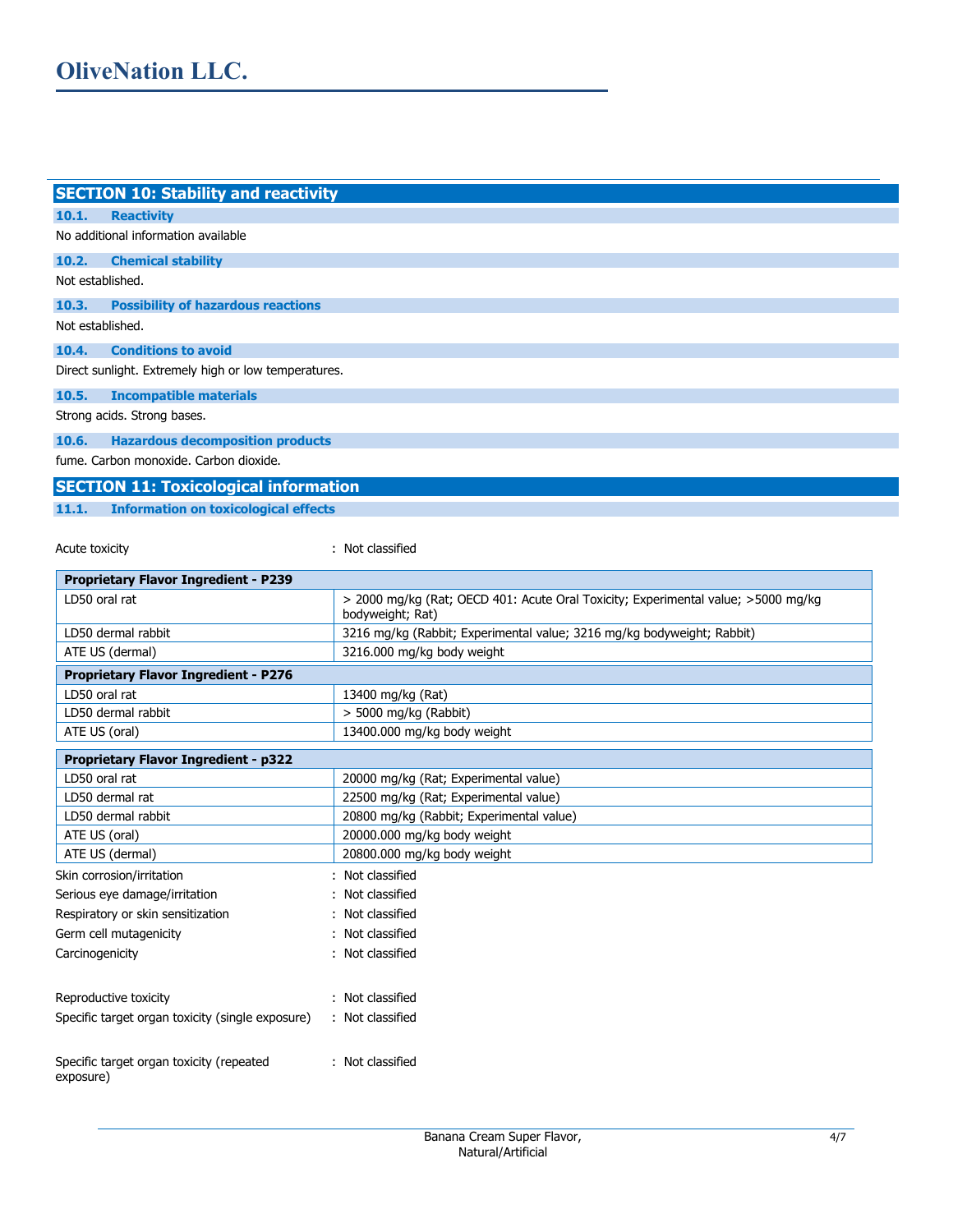Aspiration hazard : Not classified

| Potential Adverse human health effects and<br>symptoms                    | : Based on available data, the classification criteria are not met.       |
|---------------------------------------------------------------------------|---------------------------------------------------------------------------|
| <b>SECTION 12: Ecological information</b>                                 |                                                                           |
| 12.1.<br><b>Toxicity</b>                                                  |                                                                           |
| No additional information available                                       |                                                                           |
| 12.2.<br><b>Persistence and degradability</b>                             |                                                                           |
| Banana Cream Super Flavor, Natural/Artificial                             |                                                                           |
| Persistence and degradability                                             | Not established.                                                          |
| <b>Bioaccumulative potential</b><br>12.3.                                 |                                                                           |
| Banana Cream Super Flavor, Natural/Artificial                             |                                                                           |
| Bioaccumulative potential                                                 | Not established.                                                          |
| 12.4.<br><b>Mobility in soil</b>                                          |                                                                           |
| No additional information available                                       |                                                                           |
| 12.5.<br><b>Other adverse effects</b>                                     |                                                                           |
| Effect on ozone layer                                                     | ÷                                                                         |
| Effect on the global warming                                              | : No known ecological damage caused by this product.                      |
| Other information                                                         | : Avoid release to the environment.                                       |
| <b>SECTION 13: Disposal considerations</b>                                |                                                                           |
| <b>Waste treatment methods</b><br>13.1.                                   |                                                                           |
| Waste disposal recommendations                                            | : Dispose in a safe manner in accordance with local/national regulations. |
| Ecology - waste materials                                                 | : Avoid release to the environment.                                       |
| <b>SECTION 14: Transport information</b>                                  |                                                                           |
| In accordance with DOT                                                    |                                                                           |
| Not regulated for transport                                               |                                                                           |
| <b>Additional information</b>                                             |                                                                           |
| Other information                                                         | : No supplementary information available.                                 |
| <b>ADR</b>                                                                |                                                                           |
| No additional information available                                       |                                                                           |
| <b>Transport by sea</b>                                                   |                                                                           |
| No additional information available                                       |                                                                           |
| <b>Air transport</b>                                                      |                                                                           |
| No additional information available                                       |                                                                           |
| <b>SECTION 15: Regulatory information</b>                                 |                                                                           |
| <b>15.1. US Federal regulations</b>                                       |                                                                           |
| <b>Proprietary Flavor Ingredient - P220</b>                               |                                                                           |
| Listed on the United States TSCA (Toxic Substances Control Act) inventory |                                                                           |

## **Proprietary Flavor Ingredient - P239**

Listed on the United States TSCA (Toxic Substances Control Act) inventory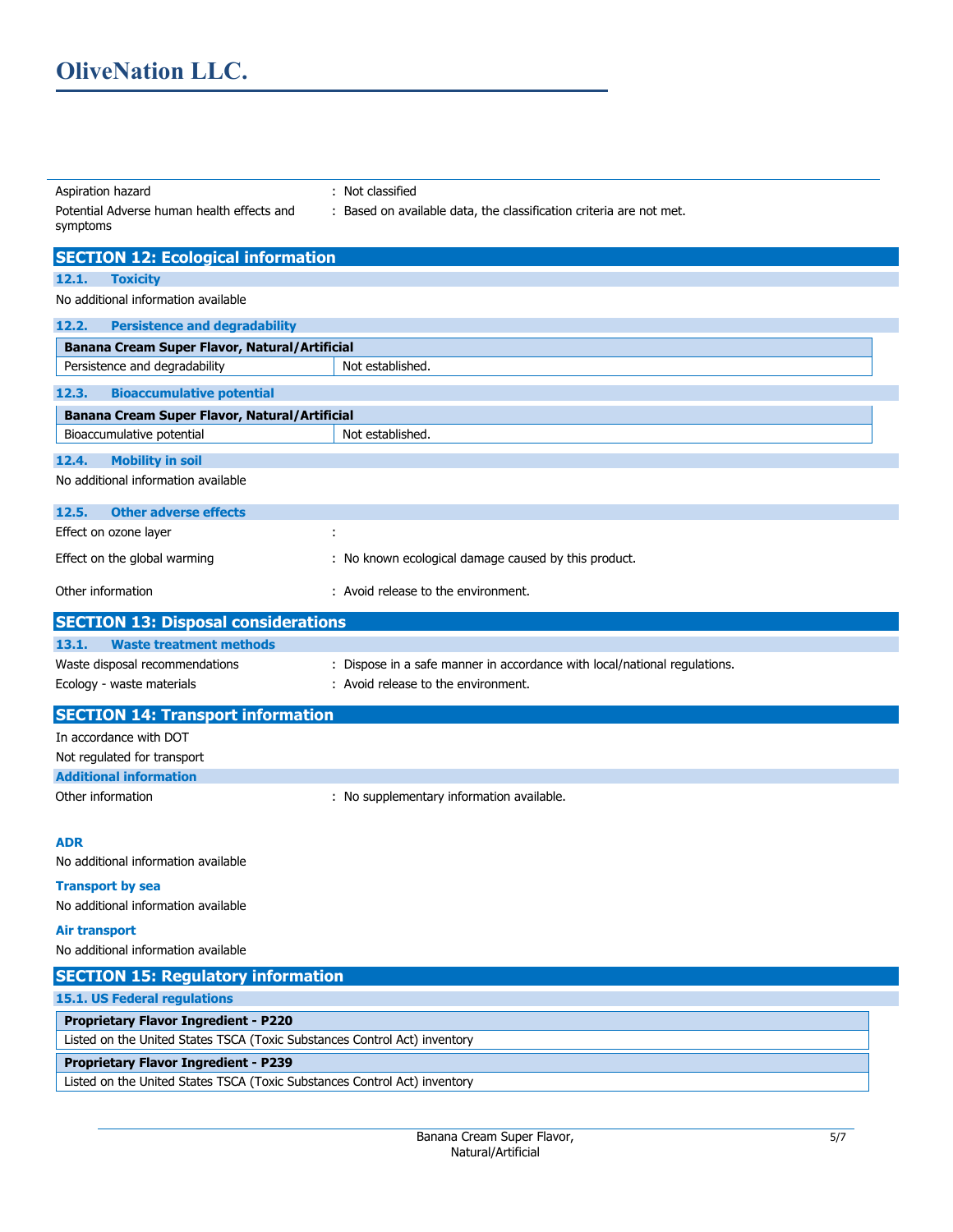| <b>Proprietary Flavor Ingredient - P276</b>                                                                                   |         |  |
|-------------------------------------------------------------------------------------------------------------------------------|---------|--|
| Listed on the United States TSCA (Toxic Substances Control Act) inventory<br>Not listed on the United States SARA Section 313 |         |  |
| RO (Reportable quantity, section 304 of EPA's<br>List of Lists)                                                               | 5000 lb |  |
| <b>Proprietary Flavor Ingredient - P315</b>                                                                                   |         |  |
| Listed on the United States TSCA (Toxic Substances Control Act) inventory<br>Not listed on the United States SARA Section 313 |         |  |
| RQ (Reportable quantity, section 304 of EPA's<br>List of Lists)                                                               | 5000 lb |  |
| <b>Proprietary Flavor Ingredient - p322</b>                                                                                   |         |  |
| Listed on the United States TSCA (Toxic Substances Control Act) inventory                                                     |         |  |

#### **15.2. International regulations**

**CANADA**  No additional information available

#### **EU-Regulations**

No additional information available

## **Classification according to Regulation (EC) No. 1272/2008 [CLP]**

# **Classification according to Directive 67/548/EEC [DSD] or 1999/45/EC [DPD]**

Not classified

**15.2.2. National regulations** 

**15.3. US State regulations**

| <b>Proprietary Flavor Ingredient - P220</b>                                                                  |
|--------------------------------------------------------------------------------------------------------------|
| U.S. - New Jersey - Right to Know Hazardous Substance List                                                   |
| <b>Proprietary Flavor Ingredient - P239</b>                                                                  |
| U.S. - New Jersey - Right to Know Hazardous Substance List                                                   |
| <b>Proprietary Flavor Ingredient - P276</b>                                                                  |
| U.S. - New Jersey - Right to Know Hazardous Substance List<br>U.S. - Pennsylvania - RTK (Right to Know) List |
| <b>Proprietary Flavor Ingredient - P315</b>                                                                  |
| U.S. - New Jersey - Right to Know Hazardous Substance List<br>U.S. - Pennsylvania - RTK (Right to Know) List |
| <b>Proprietary Flavor Ingredient - p322</b>                                                                  |
| U.S. - New Jersey - Right to Know Hazardous Substance List                                                   |